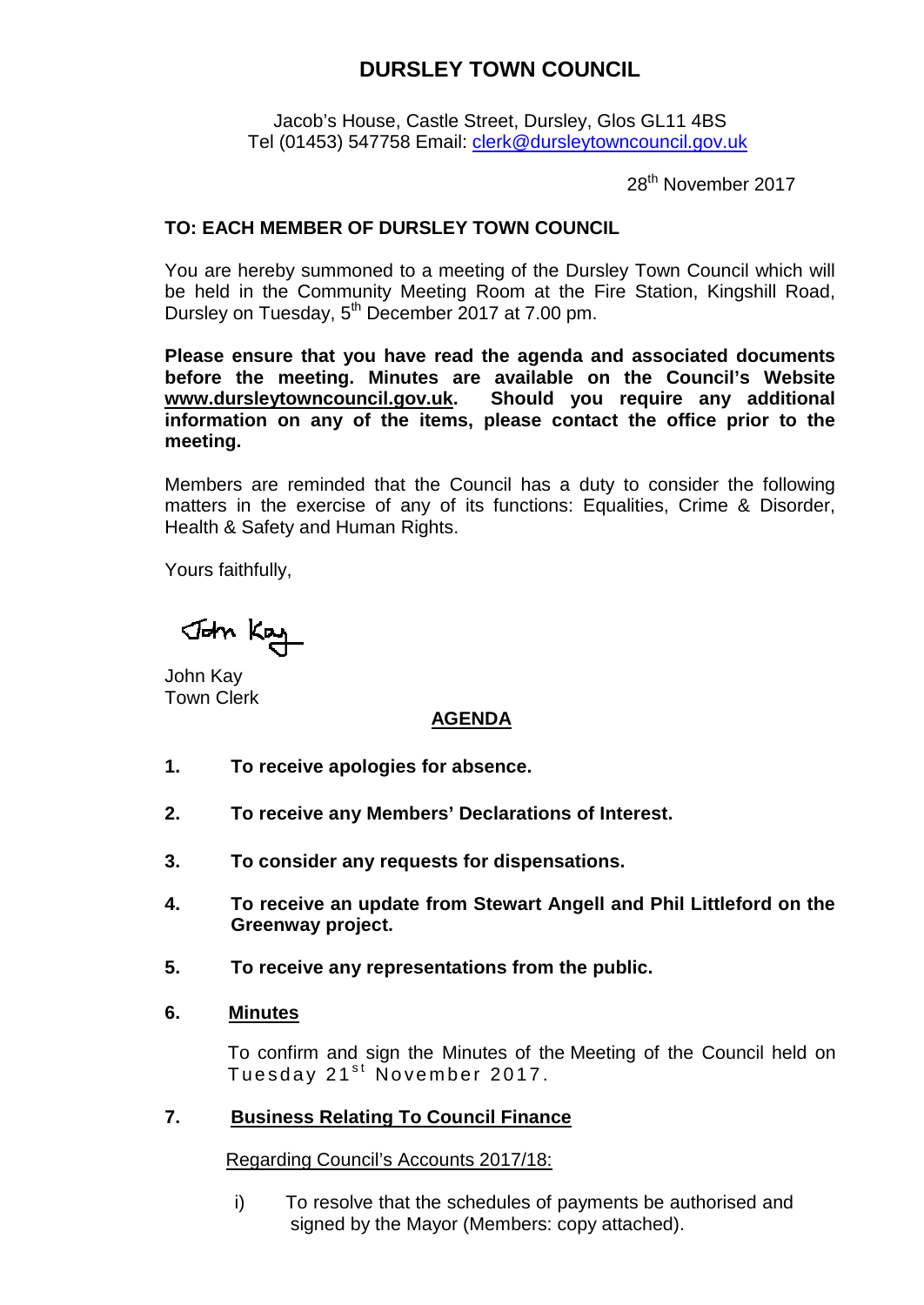# **DURSLEY TOWN COUNCIL**

- ii) To resolve that the Bank Reconciliation be authorised and signed by the Mayor (Members: copy attached).
- iii) To note the income received since the last Council meeting (Members: copy attached).
- iv) To note the management/budget report (Members: copy attached).

#### **8. Business relating to Green Spaces**

To receive a report from the Committee Chair, if necessary.

## **9 Business relating to Town Improvements & Amenities**

- **9.1** To receive a report from the Committee Chair, if necessary.
- **9.2** To receive an update on the Festive Dursley event held on Friday 24<sup>th</sup> November 2017.
- **9.3** To consider the proposal be Stroud District Council relating to the maintenance and final position of the Lister's cam shaft seat (Members: Email attached).

## **10 Business Relating To Planning**

- **10.1** To receive the Minutes of the Planning Committee Meeting held on Tuesday 14<sup>th</sup> November 2017.
- **10.2** To receive a report from the Committee Chair, if necessary.

#### **11. Business Relating To Policy and Finance**

- **11.1** To receive a report from the Committee Chair, if necessary
- **11.2** To receive reports from the following meetings:

| $\overline{9}^{\text{th}}$ Nov | Quarterly Review - Youth Services | Deputy Mayor, Town Clerk         |  |
|--------------------------------|-----------------------------------|----------------------------------|--|
| $9th$ Nov                      | <b>Dursley Business Inclusive</b> | Deputy Mayor, Town Clerk         |  |
| $14^{th}$ Nov                  | Road Safety Liaison Group         | <b>Cllr Hayes</b>                |  |
| $15th$ Nov                     | <b>Future Dursley (NDP)</b>       | <b>Steering Group Members</b>    |  |
| $15th$ Nov                     | Youth Centre Management           | Mayor, Cllrs Woodward,           |  |
|                                | Committee                         | <b>Creswick &amp; Town Clerk</b> |  |
| 22 Nov                         | GL11 AGM                          | Mayor, Deputy Mayor              |  |
| 23 Nov                         | Kingshill House Management        | Mayor, Deputy Mayor              |  |
|                                | Group                             |                                  |  |
| 29 Nov                         | <b>SDC Car Parking</b>            | Mayors, Deputy Mayor &           |  |
|                                |                                   | <b>Town Clerk</b>                |  |
| 29 Nov                         | <b>SDC Cluster Meeting</b>        | <b>Cllr Woodward</b>             |  |
| 5 Dec                          | <b>SDC Community Safety</b>       | <b>Town Clerk</b>                |  |
|                                |                                   |                                  |  |